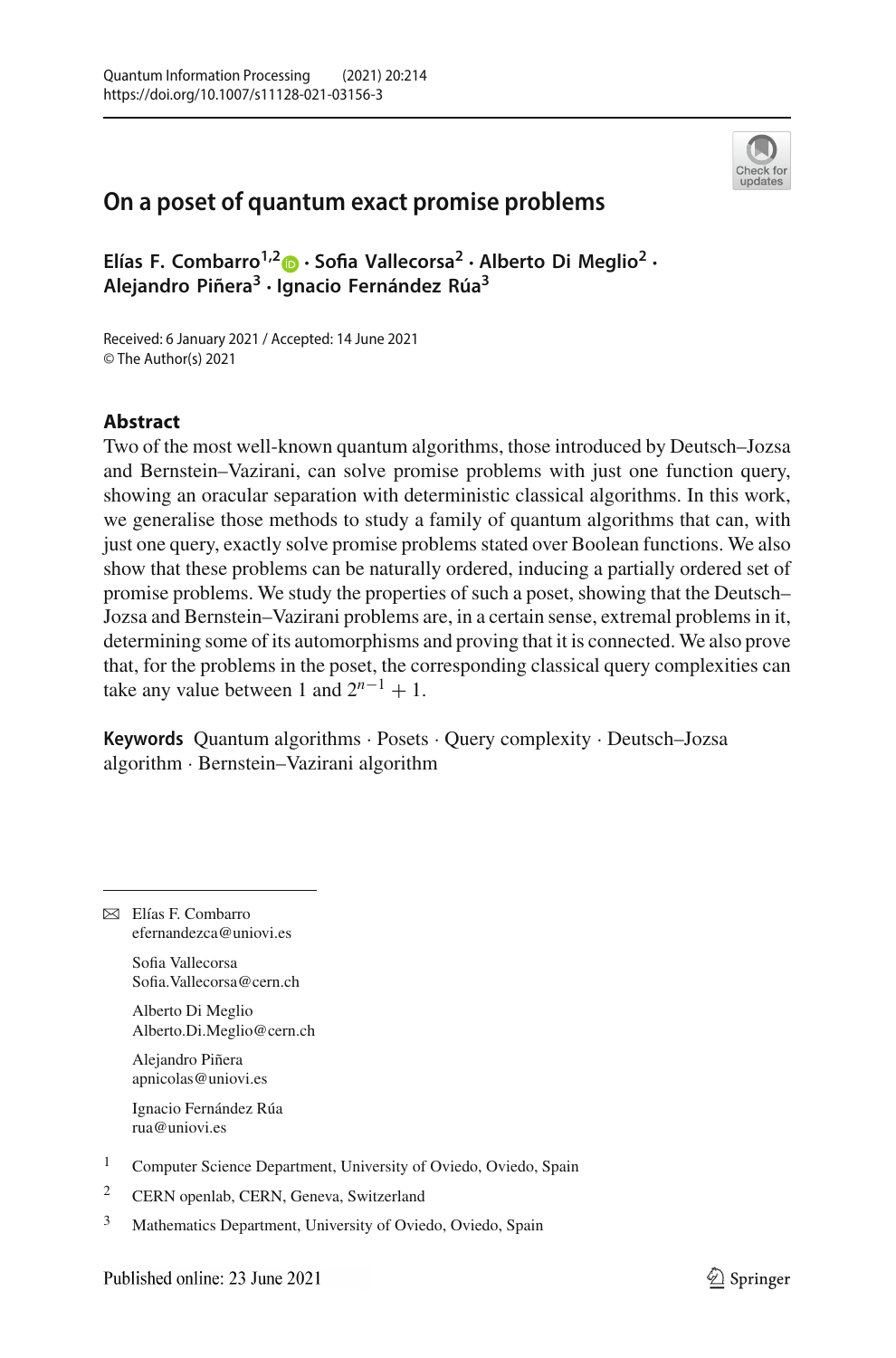# **1 Introduction**

Since the dawn of quantum computing [\[7](#page-15-0)[,9](#page-15-1)[,14\]](#page-16-0), special attention has been paid to promise problems defined over Boolean functions. In fact, Deutsch's algorithm [\[7](#page-15-0)], which is arguably the first quantum algorithm, its generalisation in Deutsch–Jozsa algorithm [\[8](#page-15-2)] and the famous Bernstein–Vazirani [\[1\]](#page-15-3) algorithm are all of them methods of this kind. The interest of these algorithms lies in the fact that they can exactly solve promise problems with just one function query (through the use of a quantum oracle that can be queried in superposition), whereas classical deterministic algorithms require a number of queries that grows (even exponentially, as in the case of the Deutsch–Jozsa problem) with the size of the function input in order to complete the same task.

Although the importance of these problems and algorithms is mainly theoretical, they prepared the ground, together with related methods such as the one used to solve Simon's problem [\[18](#page-16-1)], for later quantum computing breakthroughs, including the celebrated Grover algorithm [\[11\]](#page-15-4) and the famous Shor's methods for factoring and for finding discrete logarithms [\[17](#page-16-2)].

Studying these and other quantum algorithms under a common framework is also interesting because it can lead to the discovery of new algorithms and to a better understanding of their properties. For instance, both Shor's and Simon's algorithms are particular cases of quantum solutions to the Hidden Subgroup Problem [\[13](#page-16-3)] and it has also been shown (see [\[6](#page-15-5)]) that both Grover's algorithm and a number of quantum walks [\[16](#page-16-4)[,19](#page-16-5)[,20\]](#page-16-6) can be seen as instances of a family of methods called quantum abstract detecting systems, something that can help achieve better detection rates in some practical problems [\[4](#page-15-6)[,5](#page-15-7)].

In this work, we introduce an extension of the concept of promise problem over Boolean functions and study in which cases they can be solved in the quantum setting with just one query by using the same scheme as in Deutsch–Jozsa and Bernstein– Vazirani algorithms. We show that these problems naturally form a partially ordered set and we study some of its properties, such as its maximal and minimal elements. We also prove that in the deterministic classical case, these problems may require any number of queries from 1 to  $2^{n-1} + 1$ .

The rest of the paper is organised as follows. In Sect. [2,](#page-2-0) we define the type of promise problems that we will be studying in this work and show that the problems solved by Deutsch–Jozsa and Bernstein–Vazirani algorithms are particular cases of them. We also prove some useful results about these problems. In Sect. [3,](#page-8-0) we show that, by defining a natural binary relationship, the set of these problems can be partially ordered and we study some of the properties of the resulting poset, including its minimal and maximal elements, some of its automorphisms and showing that it is connected. Section [4](#page-12-0) states and proves one of the main theorems of this work: That the range of complexities of deterministic classical algorithms for solving the promise problems considered in this paper is as diverse as possible. After that, in Sect. [5,](#page-13-0) we present numerical results of the execution on actual quantum computers of some the problems introduced in this paper. Finally, in Sect. [6,](#page-14-0) we raise some conclusions and present some ideas for future research.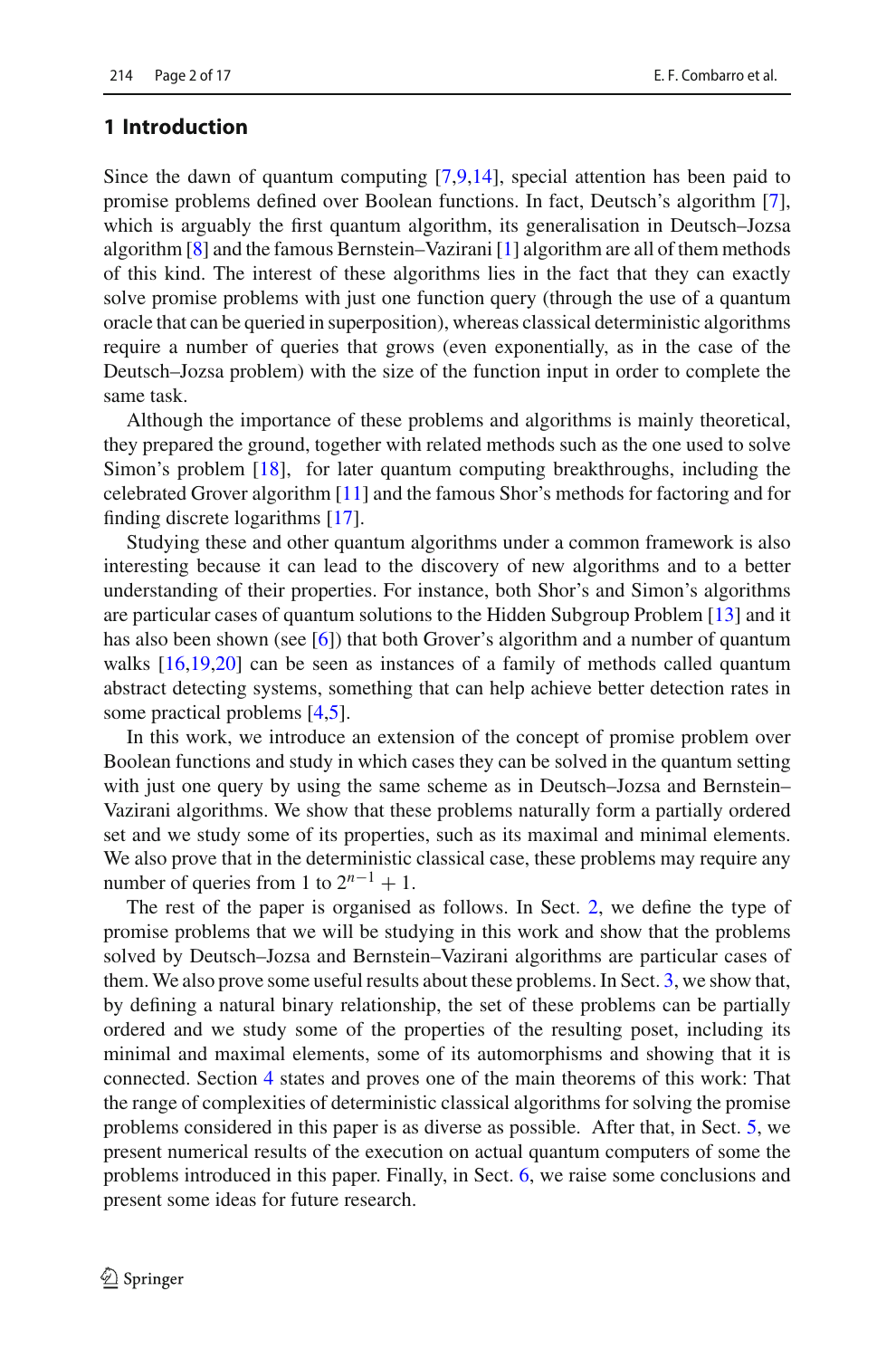### <span id="page-2-0"></span>**2 Quantum exact promise problems**

The problems that are solved with the Deutsch–Jozsa and Bernstein–Vazirani algorithms are promise problems defined over Boolean functions. In the first of these algorithms, we are given a Boolean function *f* which is either constant or balanced (that is, *f* takes value 0 on exactly half of inputs and value 1 on the other half) and we need to determine which of the two cases we are in; in the second, we are given a linear Boolean function *f* and we are asked to find the Boolean string *s* such that  $f(x) = x \cdot s \mod 2$ .

<span id="page-2-1"></span>In this paper, we study a generalisation of this kind of problems that is given in the following definition.

**Definition 1** A promise problem over Boolean functions of *n* variables is given by a collection of  $m \geq 2$  non-empty and pairwise disjoint subsets of functions  $f$ :  $\{0, 1\}^n \rightarrow \{0, 1\}$ . That is, a collection  $\{F_i\}_{i=1}^m$  with  $m \ge 2$  such that

- $-F_i \neq \emptyset$  for  $i = 1, \ldots, m$
- $-$  *F<sub>i</sub>* ∩ *F<sub>j</sub>* = Ø if *i* ≠ *j*
- $-F_i \subseteq 2^{\{0,1\}^n}$  for  $i = 1, ..., m$

The problem we are asked to solve is, given (a black box for computing)  $f \in F =$ <br>*F*  $\frac{m}{F}$  *F* determine the unique *i* such that  $f \in F$ .  $\bigcup_{i=1}^{m} F_i$ , determine the unique *i* such that  $f \in F_i$ .

When the size *n* is clear from the context, we will call  ${F_i}_{i=1}^m$  simply a promise problem.

Notice that, for a fixed *n*, both Deutsch–Jozsa and Bernstein–Vazirani solve problems as those considered in Definition [1.](#page-2-1) In the case of Deutsch–Jozsa, we have  $m = 2$ ,  $F_1 = \{f : f \in 2^{\{0,1\}^n} \text{ and } f \text{ is constant} \}$  and  $F_2 = \{f : f \in 2^{\{0,1\}^n} \}$  $2^{\{0,1\}^n}$  and *f* is balanced}. In the case of Bernstein–Vazirani,  $m = 2^n$  and  $F_i = \{f_{s_i}\}\,$ where  $f_{s_i}(x) = x \cdot s_i \mod 2$  and  $s_i$  is the string of length *n* that gives the binary expansion of *i*.

Of the possible promise problems over Boolean functions, we are especially interested in those that can be solved exactly with quantum algorithms that have access to a quantum oracle implementing the Boolean function  $f$  whose set  $F_i$  we need to determine. This is formalised in the following definition.

<span id="page-2-2"></span>**Definition 2** Consider  $P = \{F_i\}_{i=1}^m$ , a promise problem over Boolean functions of *n* variables and a quantum algorithm  $A$  that has access to an oracle  $O_f$  for a Boolean function *f* of *n* variables and gives a string  $r \in \{0, 1\}^n$  as output. We say that *A* is exact for *P* if there exists a partition  ${B_i}_{i=1}^m$  of  ${0, 1}^n$  such that when *f* is taken from  $\bigcup_{i=1}^{m} F_i$  we have

*Pr*(*A* outputs a string in  $B_i | f \in F_i$ ) = 1

That is, if  $O_f$  is a quantum oracle for a function f in  $F_i$ , then A will always return a string from *Bi* .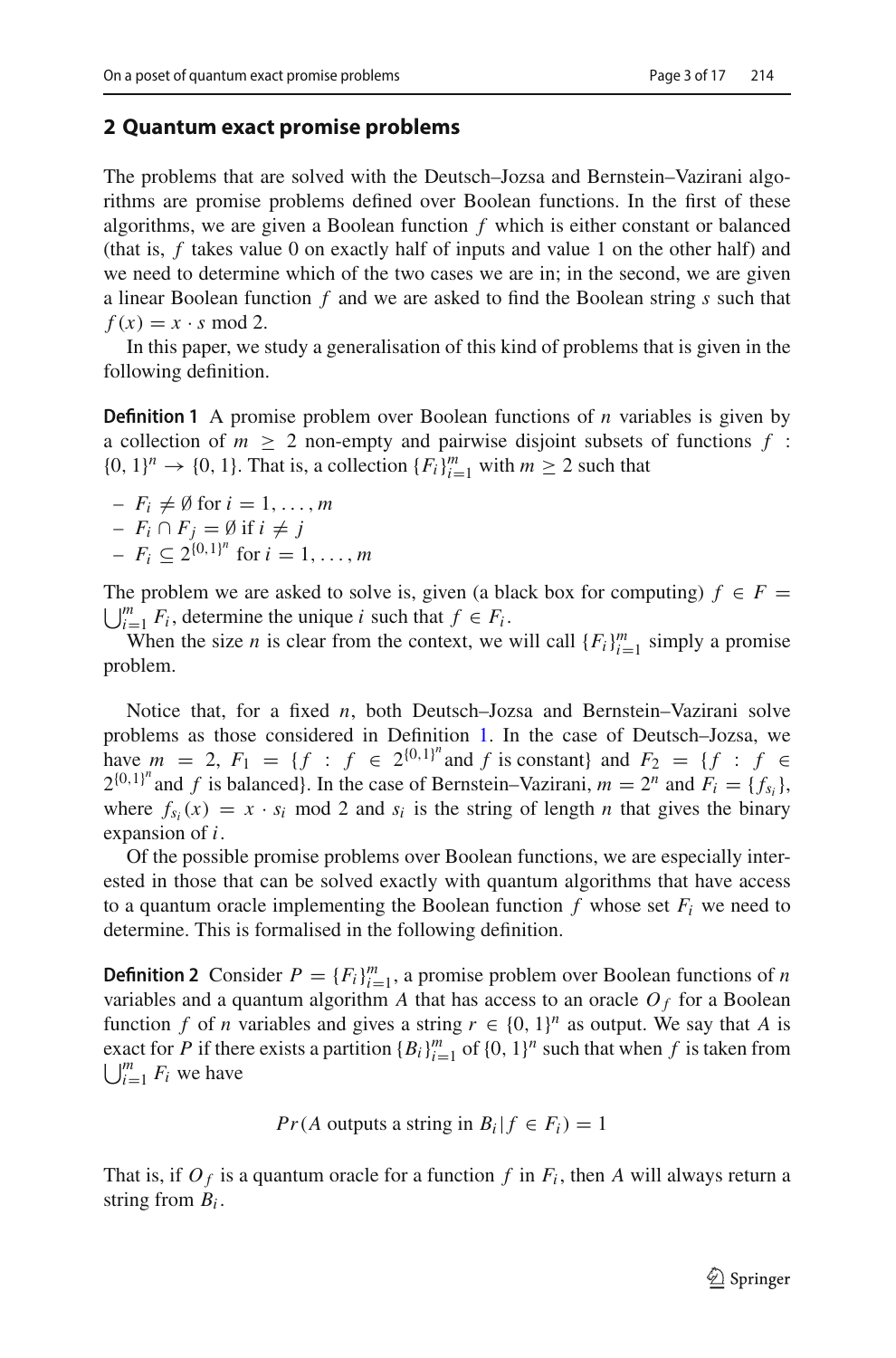<span id="page-3-0"></span>

<span id="page-3-1"></span>**Remark 1** The partition  ${B_i}_{i=1}^m$  in Definition [2](#page-2-2) is not necessarily unique. For instance, there may exist strings which are never output by the algorithm, so they can belong to any of the  $B_i$ 's with no effect on its exactness.

If we have a quantum algorithm *A* that is exact for a promise problem *P*, then we can, obviously, solve *P* by using *A* once. Given *f* , we just need to run *A* with oracle  $O_f$  and determine which  $B_i$  the output belongs to. This is the case of the Deutsch– Jozsa and Bernstein–Vazirani algorithms, which use the circuit given in Fig. [1](#page-3-0) to solve their promise problems. In the case of Deutsch–Jozsa, the partition is given by  $B_1 = \{0^n\}$  and  $B_2 = \{0, 1\}^n \setminus \{0^n\}$ . If the algorithm returns  $0^n$ , we know that *f* is constant; otherwise, the function is balanced. For the Bernstein–Vazirani algorithm, the partition is clearly  ${B_i}_{i=0}^{2^n-1}$  with  $B_i = {s_i}$  (and,  $s_i$ , as above, the binary expansion of *i*). In fact, both algorithms use just one query to the oracle  $O_f$ , which leads us to our main definition.

**Definition 3** A promise problem *P* over Boolean functions of *n* variables is said to be 1-quantum exact (or, simply, 1-qe) if the algorithm that uses one query to oracle following the circuit of Fig. [1](#page-3-0) is exact for *P*.

It is a well-known fact that the ancillary lowermost qubit in the circuit of Fig. [1](#page-3-0) is only used to facilitate a phase kickback when the Boolean function *f* implemented by the oracle returns 1. Thus, such an ancillary qubit can be removed if we replace the usual Boolean oracle with a phase oracle (see, for instance, [\[10](#page-15-8)]). That is, instead of considering  $O_f$  a unitary such that  $O_f|x\rangle|y\rangle = |x\rangle|y \oplus f(x)\rangle$  we define  $O_f$  by  $O_f|x\rangle = (-1)^{f(x)}|x\rangle$  (which is clearly unitary). Then, the circuit with phase oracle is the one depicted in Fig. [2.](#page-3-1)

We will consider all our oracles to be phase oracles from now on, something that will greatly simplify our definitions and proofs. We redefine, accordingly, 1-qe algorithms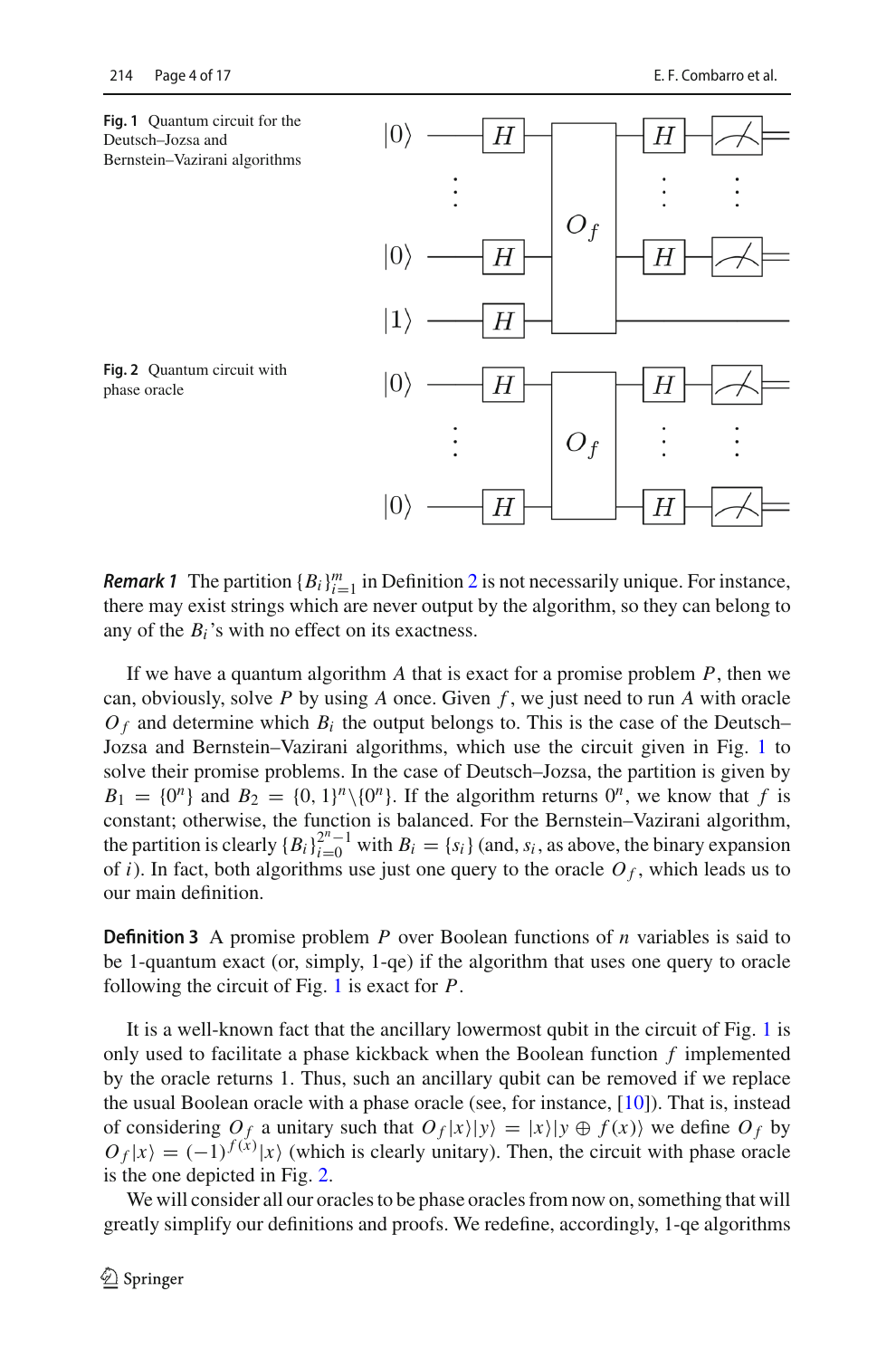in terms of the quantum circuit of Fig. [2.](#page-3-1) We will also identify Boolean functions with their phase oracles so, for instance, the constant function  $f = 0$  will be identified with the identity *I* and the constant function  $f = 1$  will be identified with  $-I$ .

Our goal in the rest of this section is to prove some necessary and sufficient conditions that promise problems need to verify in order to be 1-qe. We start by fixing some notation and by stating and proving a useful lemma about the representation of phase oracles.

**Definition 4** For a fixed non-negative integer *n*,s we denote by  $Z_i$ , with  $1 \leq i \leq n$ , the tensor product of matrices

$$
\overbrace{I\otimes\ldots\otimes I}^{i-1}\otimes Z\otimes\overbrace{I\otimes\ldots\otimes I}^{n-i}
$$

where *I* is 2 × 2 identity matrix and *Z* is the Pauli matrix  $\begin{pmatrix} 1 & 0 \\ 0 & -1 \end{pmatrix}$  $0 -1$  . For a binary string *t* of length *n*, we denote

<span id="page-4-0"></span>
$$
Z^t = \prod_{i=1}^n Z_i^{t_i}
$$

where  $t_i$  is the *i*th bit in  $t$ .

The following, very useful lemma follows from the results in [\[3](#page-15-9)]. For the sake of completeness, we provide here a different, self-contained proof.

**Lemma 1** *If*  $O_f$  *is the phase oracle of a Boolean function f of n variables, then* 

$$
O_f = \sum_{t \in \{0,1\}^n} a_t Z^t
$$

*with*  $a_t = \frac{1}{2^n} Tr(Z^t O_f)$ *.* 

*In particular, if f is a linear form given by*  $f(x) = x \cdot s \mod 2$  *for some*  $s \in \{0, 1\}^n$ *, then*  $O_f = Z^s$ .

*Proof* It is clear that  $O_f$  can be expressed as

$$
O_f = I - 2 \sum_{f(x)=1} |x\rangle\langle x|
$$

We also know (see [\[15](#page-16-7)], for instance) that any  $2^n \times 2^n$  matrix can be written as a linear combination of tensor products of *n* Pauli matrices. Thus,  $O_f = \sum b_P P$  where the matrices *P* are tensor products of Paulis. If *Q* is also a tensor product of Paulis, we have

$$
Tr(Q \cdot O_f) = \sum b_P Tr(Q \cdot P) = b_Q Tr(Q^2) = b_Q Tr(I) = 2^n b_Q
$$

 $\mathcal{D}$  Springer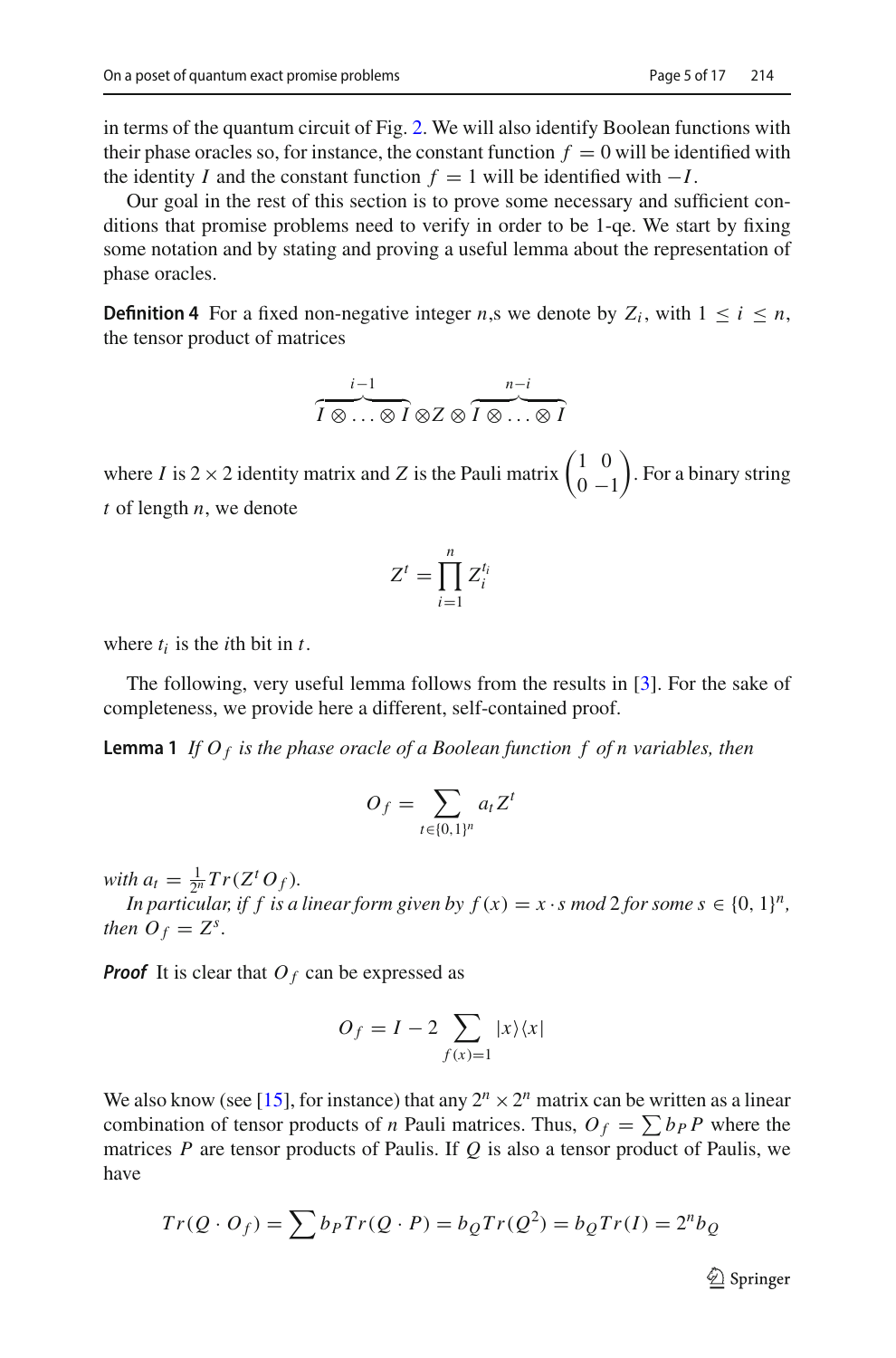because the product of two different tensor products of Paulis is traceless and the square of a tensor product of Paulis is the identity.

Now, suppose *P* contains at least one *X* or one *Y* . Then

$$
b_P = 2^{-n} Tr(P \cdot O_f) = Tr(P) - 2 \sum_{f(x)=1} Tr(P|x\rangle\langle x|) = 0 - 2 \sum_{f(x)=1} \langle x|P|x\rangle = 0
$$

since  $\langle 0|X|0 \rangle = \langle 0|Y|0 \rangle = \langle 1|X|1 \rangle = \langle 1|Y|1 \rangle = 0.$ 

Thus, it holds that if  $b_P \neq 0$  then *P* is of the form  $Z^t$  for some binary string *t*.

Finally, if  $f(x) = x \cdot s \mod 2$ , since for every  $x \in \{0, 1\}^n$  we have  $O_f(x) =$ <br> $f(x)|_x = (-1)^{x \cdot s} \mod 2|_x = 7^s |x|$  we get  $O_f(x) = 7^s$  $(-1)^{f(x)} |x\rangle = (-1)^{x \cdot s} \mod 2 |x\rangle = Z^s |x\rangle$ , we get  $O_f = Z^s$ . □

Now, we prove a couple of lemmas that relate the expression for phase oracles that we have found in Lemma [1](#page-4-0) with the probabilities of measuring certain outcomes with the circuit of Fig. [2.](#page-3-1)

<span id="page-5-0"></span>**Lemma 2** *If we use the phase oracle O <sup>f</sup> of a Boolean function of n variables in the circuit of Fig.* [2](#page-3-1)*, then the probability of measuring s is*

$$
\left(\frac{Tr(Z^sO_f)}{2^n}\right)^2
$$

*In particular, if*  $f(x) = x \cdot s \mod 2$  *for some*  $t \in \{0, 1\}^n$ *, then the probability of measuring s is 1 if s*  $=$  *t and 0 otherwise.* 

*Proof* The probability of measuring *s* is given by

$$
Pr(s) = |\langle s H^{\otimes n} O_f H^{\otimes n} 0 \rangle|^2
$$

But, from Lemma [1](#page-4-0) we get

$$
H^{\otimes n}O_f H^{\otimes n} = \sum_{t \in \{0,1\}^n} a_t H^{\otimes n} Z^t H^{\otimes n} = \sum_{t \in \{0,1\}^n} a_t X^t
$$

and, consequently, it holds that

$$
Pr(s) = \left| \langle s | \sum_{t \in \{0,1\}^n} a_t X^t | 0 \rangle \right|^2 = \left| \sum_{t \in \{0,1\}^n} a_t \langle s | X^t | 0 \rangle \right|^2 = |a_s|^2
$$

because  $\langle s|X^t|0\rangle = \langle s|t\rangle = \delta_{s,t}$ . The result now follows from the expression of *a<sub>t</sub>* given in Lemma [1](#page-4-0) and the fact that both  $Z^s$  and  $O_f$  are real operators.

<span id="page-5-1"></span>**Lemma 3** *Consider f a Boolean function of n variables and define*  $S = \{s \in \{0, 1\}^n :$  $f(s) = 1$ *}. For a fixed binary string t*  $\neq 0$ *, define also*  $T_0 = \{s \in S : s \cdot t = 0\}$  *and*  $T_1 = S \setminus T_0$ *. Then*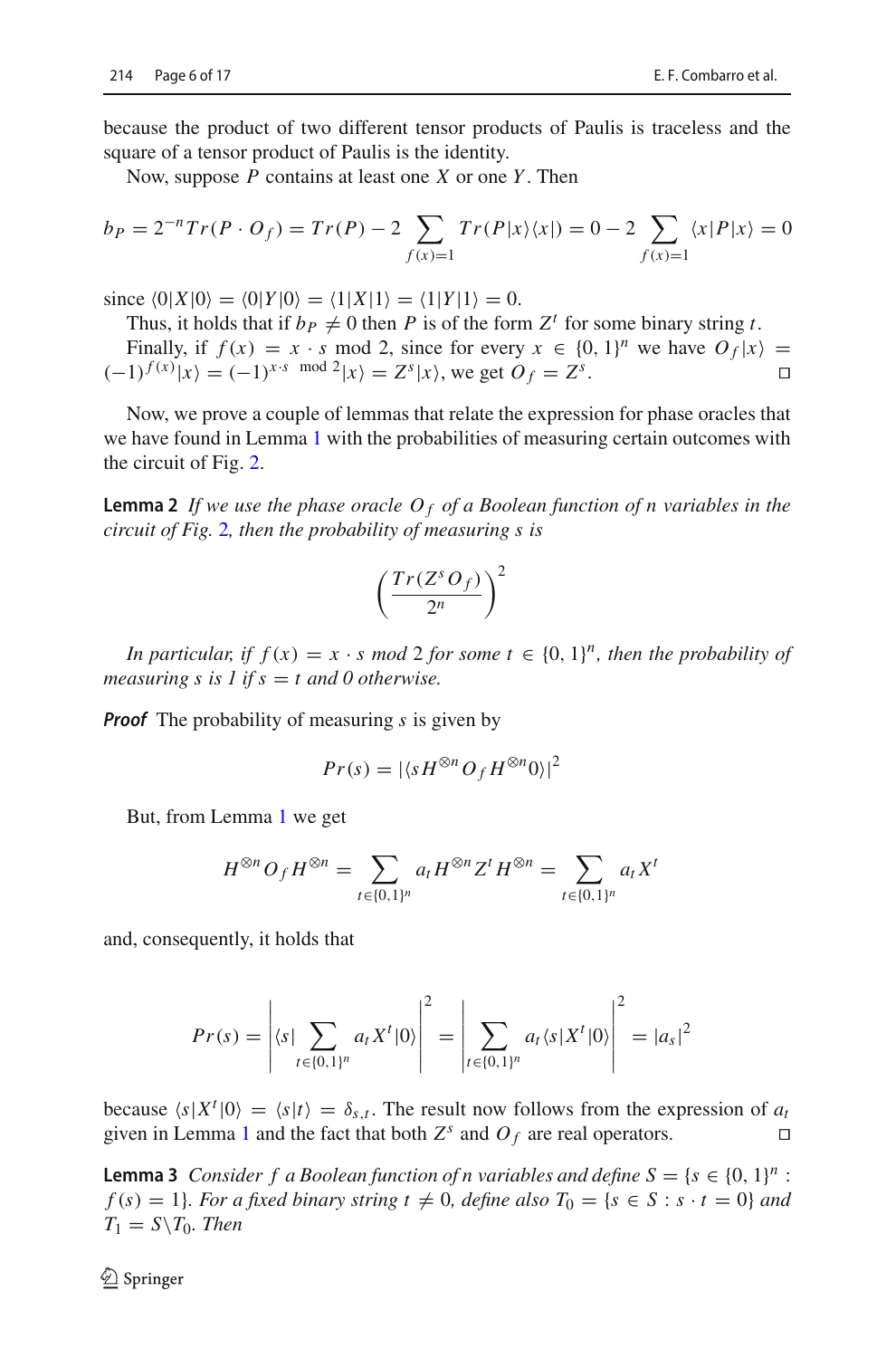*Proof* To prove the first equivalence, we just need to notice that  $O_f = I - 2 \sum_{s \in S} |s\rangle\langle s|$ and thus

$$
Tr(I \cdot O_f) = Tr(I) - 2 \sum_{s \in S} Tr(|s\rangle\langle s|) = 2^n - 2|S|
$$

For the second equivalence, notice that if  $t \neq 0$  then

$$
Tr(Zt \cdot O_f) = Tr(Zt) - 2 \sum_{s \in S} Tr(Zt|s\rangle\langle s|) = 0 - 2 \sum_{s \in S} \langle s Zt s \rangle
$$
  
= -2  $\sum_{s \in S} \langle s(-1)^{t \cdot s} s \rangle = -2 \sum_{s \in S} (-1)^{t \cdot s} = -2 \left( \sum_{s \in T_0} 1 - \sum_{s \in T_1} 1 \right)$   
= -2(|T\_0| - |T\_1|).

<span id="page-6-0"></span> $\Box$ 

As a consequence of these lemmas, we have the following necessary condition for a Boolean function to be part of a 1-qe promise problem.

**Proposition 1** *If f is a Boolean function of n variables that is in a 1-qe promise problem, then the size of*  $S = \{s \in \{0, 1\}^n : f(s) = 1\}$  *must be even.* 

*Proof* Suppose that  ${F_i}_{i=1}^m$  is 1-qe promise problem and that  $f \in F_i$ . Then, there exists a partition  ${B_i}_{i=1}^m$  of  ${0, 1}^n$  such that when we use  $O_f$  in the circuit of Fig. [2](#page-3-1) we always obtain as a result a string in  $B_i$ . It is clear from Definition [2](#page-2-2) that every  $B_i$ is non-empty, and since  $m \geq 2$ , there exists a string  $s \in \{0, 1\}^n$  such that  $s \notin B_i$ . Then, the probability of obtaining *s* when using  $O_f$  in the circuit of Fig. [2](#page-3-1) is 0 and it follows from Lemma [2](#page-5-0) that  $Tr(Z^sO_f) = 0$ . This implies, on virtue of Lemma [3,](#page-5-1) that |*S*| must be even.

<span id="page-6-2"></span>The condition in Proposition [1](#page-6-0) is not sufficient for a function to be part of a 1-qe problem, as the next example shows.

*Example 1* The Boolean function *f* on 4 variables that takes value 1 on 0110, 0111, 1001, 1011, 1101, 1110 and 0 on the rest of strings is not part of any 1-qe problem. Indeed, it can be readily seen that  $Tr(Z^t O_f) \neq 0$  for every string  $t \in \{0, 1\}^4$ .

<span id="page-6-1"></span>However, we can give some sufficient conditions for Boolean functions to be included in 1-qe problems. We state and prove them in the following proposition.

**Proposition 2** *Consider f a Boolean function on n variables and*  $S = \{s \in \{0, 1\}^n :$ *f* (*s*) = 1}*. Then, if any of the following conditions holds, there exists a 1-qe promise problem that includes f :*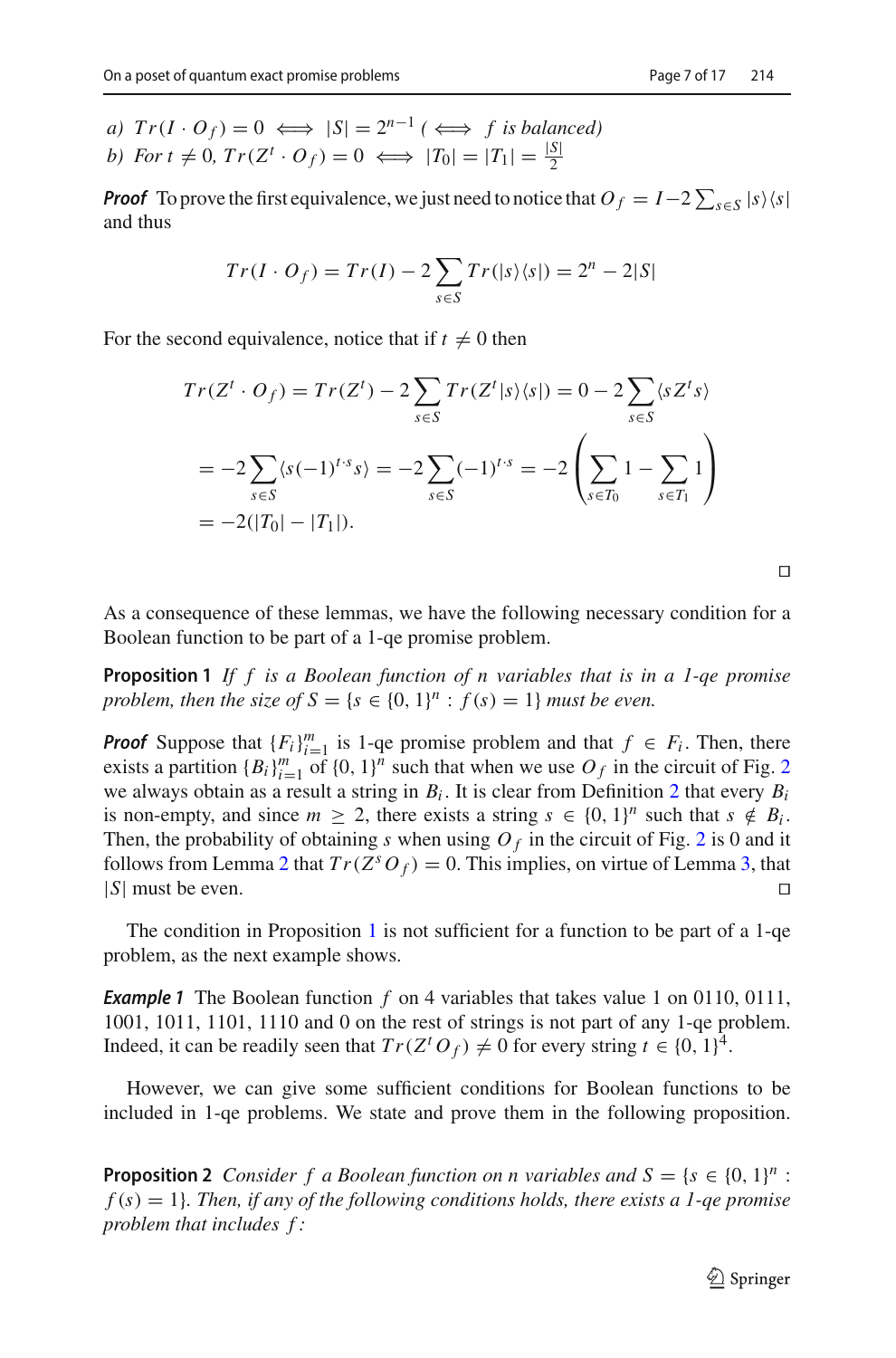- *1.*  $|S| = 0$ 2.  $|S| = 2^n$ *3.*  $|S| = 2^{n-1}$ *4.*  $|S| = 2$ *5.*  $|S| = 2^n - 2$ 6.  $|S| = 4$ *7.*  $|S| = 2^n - 4$ *8. n* = 1 *9.*  $|S|$  *is even and n* = 2
- 10.  $|S|$  *is even and n* = 3

*Proof* 1.  $f(s) = 0$  for every string *s*, so *f* is part of Deutsch–Jozsa.

- 2.  $f(s) = 1$  for every string *s*, so *f* is part of Deutsch–Jozsa.
- 3. *f* is balanced, so *f* is part of Deutsch–Jozsa.
- 4. Let  $s_1$  and  $s_2$  be the two strings on which  $f$  takes value 1. They differ on at least a bit, say in position *i*. If we consider the string *t* which is 0 on every bit but the *i*th, then *Z*<sup>*t*</sup> verifies condition b) in Lemma [3](#page-5-1) and we have  $Tr(Z^T O_f) = 0$ . Thus, the promise problem with  $F_1 = \{f\}$  and  $F_2 = \{g\}$ , where *g* is the linear Boolean function  $g(s) = t \cdot s \mod 2$ , is 1-qe (with  $B_1 = \{0, 1\}^n \setminus \{t\}$  and  $B_2 = \{t\}$ ).
- 5. Consider  $g(s) = f(s) \oplus 1$  and notice that  $O_g = -O_f$  and that  $f$  verifies condition 4.
- 6. Let  $s_1$ ,  $s_2$ ,  $s_3$  and  $s_4$  be the four strings on which f takes value 1. If there exists a position in which two of them are 0 and the other two are 1, we can proceed as in 4. In other case, for each position in which the strings differ, there are exactly 3 which are equal and the other one is different. Consider a position *i* in which those three strings differ from the fourth. We can suppose, without loss of generality, that *s*<sup>1</sup> is 0 on that position while the other three strings are 1. (If not, we can reorder the strings, and the case in which the value of the bit is 1 is analogous.) Now, there must be another position *j* in which  $s_2$ ,  $s_3$  and  $s_4$  differ. Again without loss of generality, we can suppose that  $s_2$  is different from  $s_3$  and  $s_4$  on that position. Then,  $s_1$  must be equal to  $s_3$  and  $s_4$  in position *j*. We consider the string *t* that is 1 on positions *i* and *j* and 0 everywhere else. Then, if we define  $h(s) = t \cdot s \mod 2$ we have  $h(s_1) = h(s_2) \neq h(s_3) = h(s_4)$  and we can apply case b in Lemma [3.](#page-5-1)
- 7. As in 5, consider  $g(s) = f(s) \oplus 1$  to reduce to case 6.
- 8. All Boolean functions on 1 variable are included in Deutsch's problem.
- 9. We have  $2^n = 4$  and thus |S| is either 0, 2 or 4 and we are in one of the previous cases.
- 10. We have  $2^n = 8$  and thus  $|S|$  is either 0, 2, 4, 6 or 8 and we are in one of the previous cases.

Observe that because of Proposition [2,](#page-6-1) Example [1](#page-6-2) is minimal in the number of variables and size of *S*.

To close this section, we give a characterisation of 1-qe promise problems. To do that, we first need to define a notion that will also prove useful in the rest of this paper.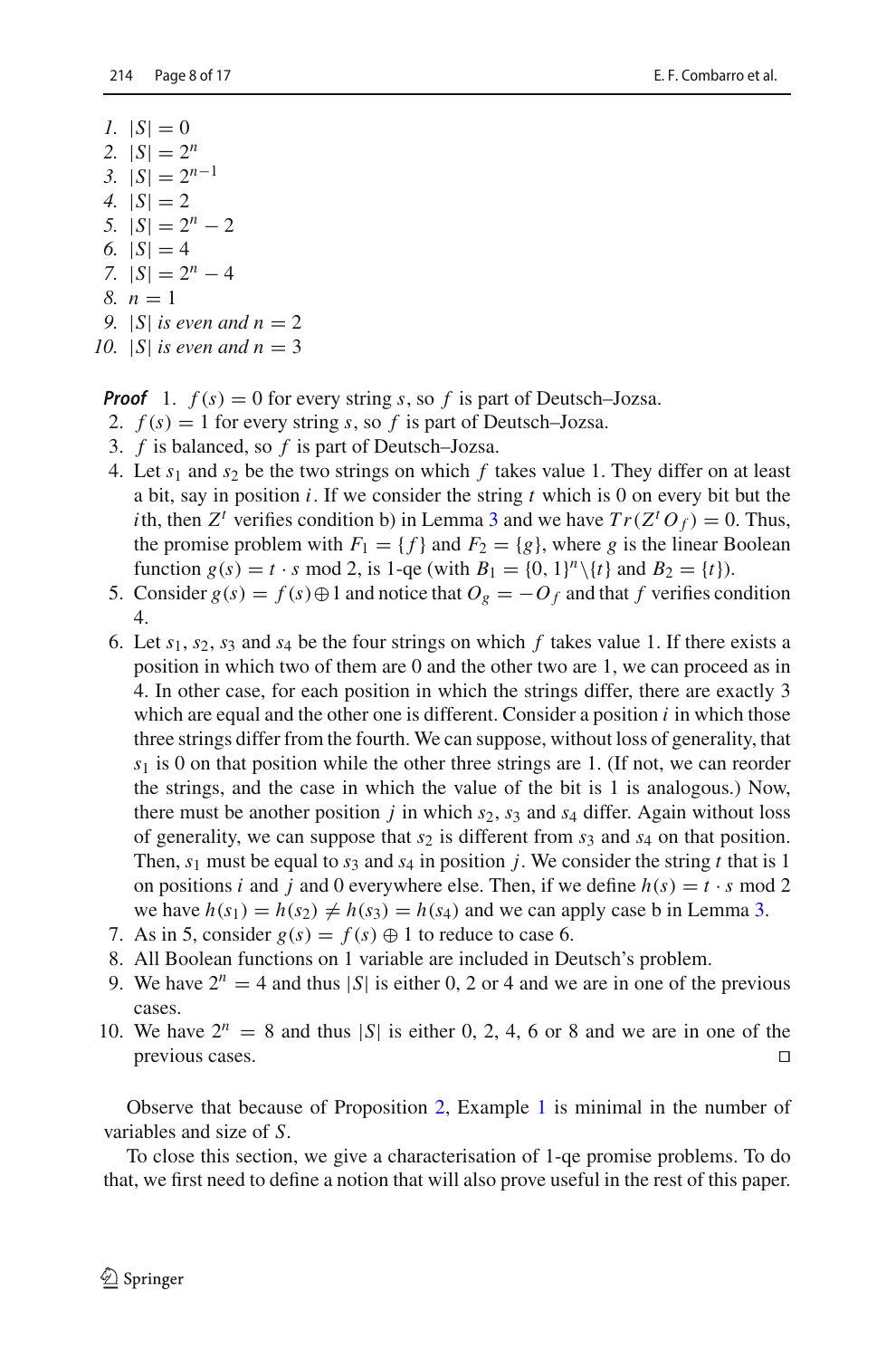**Definition 5** Given *f* a Boolean function of *n* variables, we denote

$$
T(f) := \{ s \in \{0, 1\}^n : Tr(Z^s O_f) \neq 0 \}
$$

and if *F* is a set of Boolean functions we define

$$
T(F) := \cup_{f \in F} T(f).
$$

**Theorem 1** *Consider,*  $P = \{F_i\}_{i=1}^m$ , a promise problem on Boolean functions of n *variables. Then P is 1-qe if and only if*  $T(F_i) \cap T(F_j) = \emptyset$  *whenever i*  $\neq j$ *.* 

*Proof*  $\Leftarrow$  We can define

 $B_i = T(F_i)$ , for  $i = 1, ..., m - 1$  $- B_m = \{0, 1\}^n \setminus \bigcup_{i=1}^{m-1} B_i$ 

Lemma [2](#page-5-0) shows that this partition makes the problem 1-qe.

⇒ Since *P* is 1-qe, there exists a partition  ${B_i}_{i=1}^m$  of  ${0, 1}^n$  such that when we take *f* ∈ *F<sub>i</sub>* and we use the circuit of Fig. [2](#page-3-1) with  $O_f$  we always obtain a string from *B<sub>i</sub>*. Lemma [2](#page-5-0) then implies that  $T(F_i) \subseteq B_i$  and the result follows because the sets  $B_i$  are pairwise disjoint.

#### <span id="page-8-0"></span>**3 A poset of quantum exact promise problems**

In this section, we define a natural order relationship among promise problems and we show that Deutsch–Jozsa and Bernstein–Varizirani are maximal and minimal elements in the poset of 1-qe problems for a fixed number of variables. Then, we study some of the automorphisms of the poset. We also introduce some notions that allow us to prove that it is connected.

We begin by defining the order relationship.

**Definition 6** Let  ${F_i}_{i=1}^{m_1}$  and  ${G_j}_{j=1}^{m_2}$  be promise problems on *n* variables. We say that  ${F_i} \leq {G_j}$  if for each *i* there exists *j* such that  $F_i \subseteq G_j$ .

Obviously,  $\leq$  is reflexive and transitive. It is also antisymmetric, for suppose  ${F_i} \leq$  ${G_i}$  and  ${G_i} \le {F_i}$ . Then, for every  $F_k$  we know that there exists  $G_l$  such that  $F_k \subseteq G_l$ . Also, there exists  $F_i$  such that  $G_l \subseteq F_i$ , which implies  $F_k \subseteq F_i$ . But all the sets in  ${F_i}$  are pairwise disjoint, so this implies  $F_k = F_i$  and, hence,  $F_k = G_l$ . Therefore,  ${F_i} = {G_i}$ .

As an example of this order relationship, notice, for instance, that for fixed *n*, Bernstein–Vazirani ≤ Deutsch–Jozsa, because all nonzero linear functions are balanced.

Now, we define some additional notions that will help us proving properties of the poset of 1-qe problems.

**Definition 7** Consider a 1-qe problem  ${F_i}_{i=1}^m$ . We say that the problem is complete if for every  $f \notin \bigcup_{i=1}^{m} F_i$  there exist  $i \neq j$  such that  $T(f) \cap T(F_i) \neq \emptyset \neq T(f) \cap T(F_j)$ .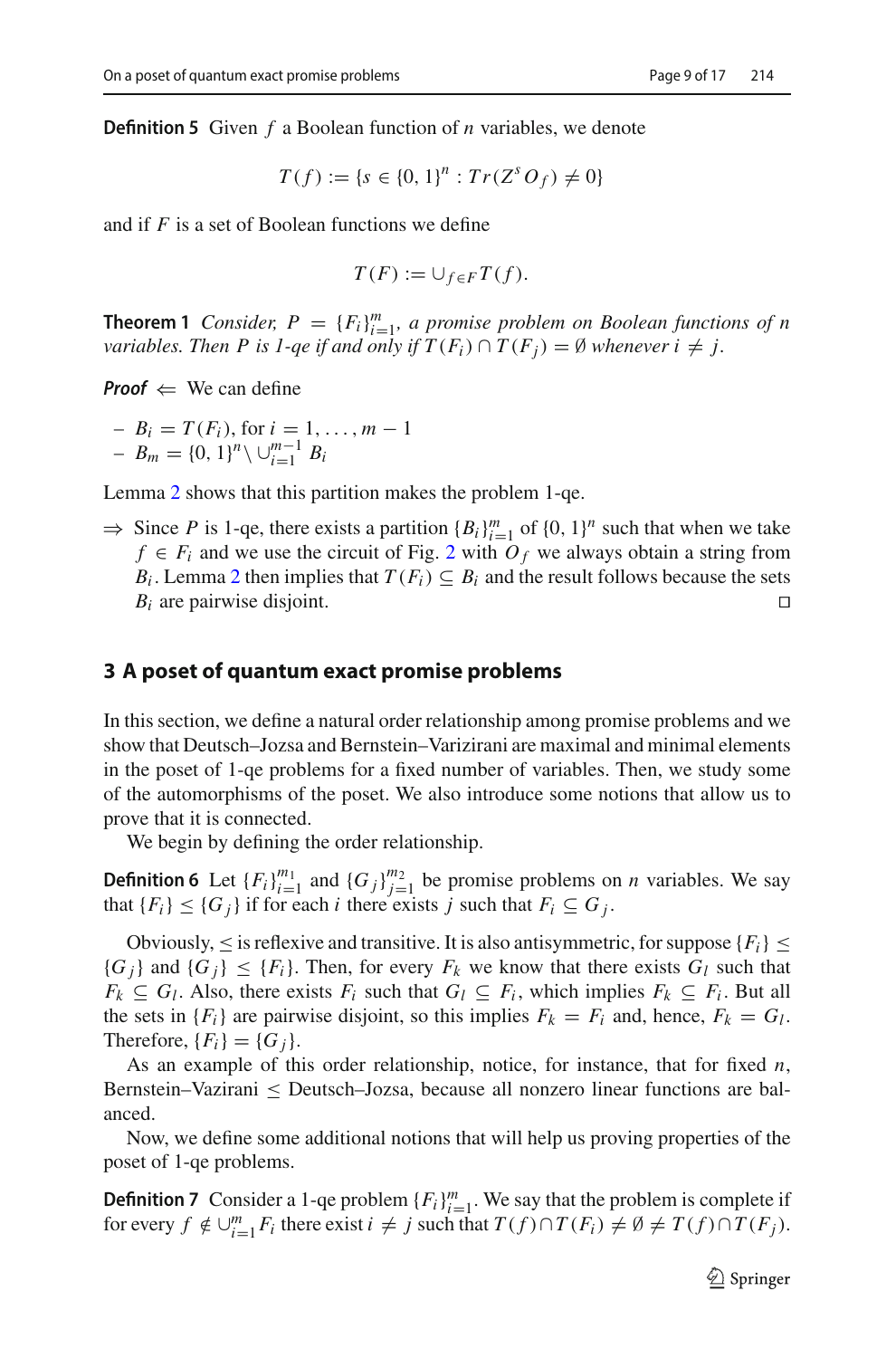

<span id="page-9-0"></span>**Fig. 3** Hasse diagram of the poset of 1-qe problems for  $n = 1$ 

The intuitive meaning of this definition is that if a problem is complete, then you cannot extend it, to form another 1-qe problem, by including a new Boolean function in any of its sets (for it already includes all the Boolean functions that can be exactly distinguished with those outputs).

A related notion is given in the following definition.

**Definition 8** Consider a promise problem  ${F_i}_{i=1}^m$  on *n* variables. We say that it is exhaustive if for every  $s \in \{0, 1\}^n$  there exists *i* such that  $s \in T(F_i)$ .

Notice that a complete problem is also exhaustive. In fact, suppose that  ${F_i}_{i=1}^m$  is not exhaustive. Then, there exists  $s \in \{0, 1\}^n$  such that  $s \notin T(F_i)$  for every  $i = 1, \ldots, m$ . Then, we can consider  $f = Z^s$  and we have  $T(f) = \{s\}$  and, thus,  $T(f) \cap T(F_i) = \emptyset$ for every *i* and the problem cannot be complete. However, the converse is not true. For instance, both Deutsch–Jozsa and Bernstein–Vazirani are exhaustive, but only Deutsch–Jozsa is complete (notice that  $-I$  is not in Bernstein–Vazirani but  $T(-I)$ ) =  $0^n$ , which only intersects one of the  $T(F_i)$  of the problem).

In the following, we are interested in studying the structure of the poset of 1 qe problems for a fixed number of variables *n*. We will focus first on its minimal and maximal elements, because it is clear that in general, there are no minimum or maximum elements. For instance, it is easy to see that  $\{\{I\},\{Z_1\}\}\$  and  $\{\{-I\},\{Z_1\}\}\$ are incomparable and there cannot be any element that is strictly smaller than any of them. For  $n = 1$ , the poset (see Fig. [3](#page-9-0) for its structure) possesses a maximum element, which is Deutsch–Jozsa because it contains all possible Boolean functions and they cannot be partitioned in a different way because  $T(I) = T(-I) = \{0\}$  and  $T(Z_1) = T(-Z_1) = \{1\}$ . However, for  $n > 1$  there is no maximal element. To see it, we first prove the following proposition.

**Proposition 3** *For n*  $\geq$  1*, Deutsch–Jozsa is a maximal element of the poset of 1-qe problems (and also a maximum element if*  $n = 1$ *).* 

*Proof* It follows easily from noticing that Deutsch–Jozsa only has two elements and it is complete.  $\Box$ 

If we now consider  $n > 1$  and define

$$
F_1 = \{ f \in 2^{\{0,1\}^n} : T(f) \subseteq \{ (0,\ldots,0,0), (0,\ldots,0,1) \} \}
$$

and

$$
F_2 = \{ f \in 2^{\{0,1\}^n} : T(f) \subseteq \{0,1\}^n \setminus \{(0,\ldots,0,0), (0,\ldots,0,1)\} \}
$$

 $\textcircled{2}$  Springer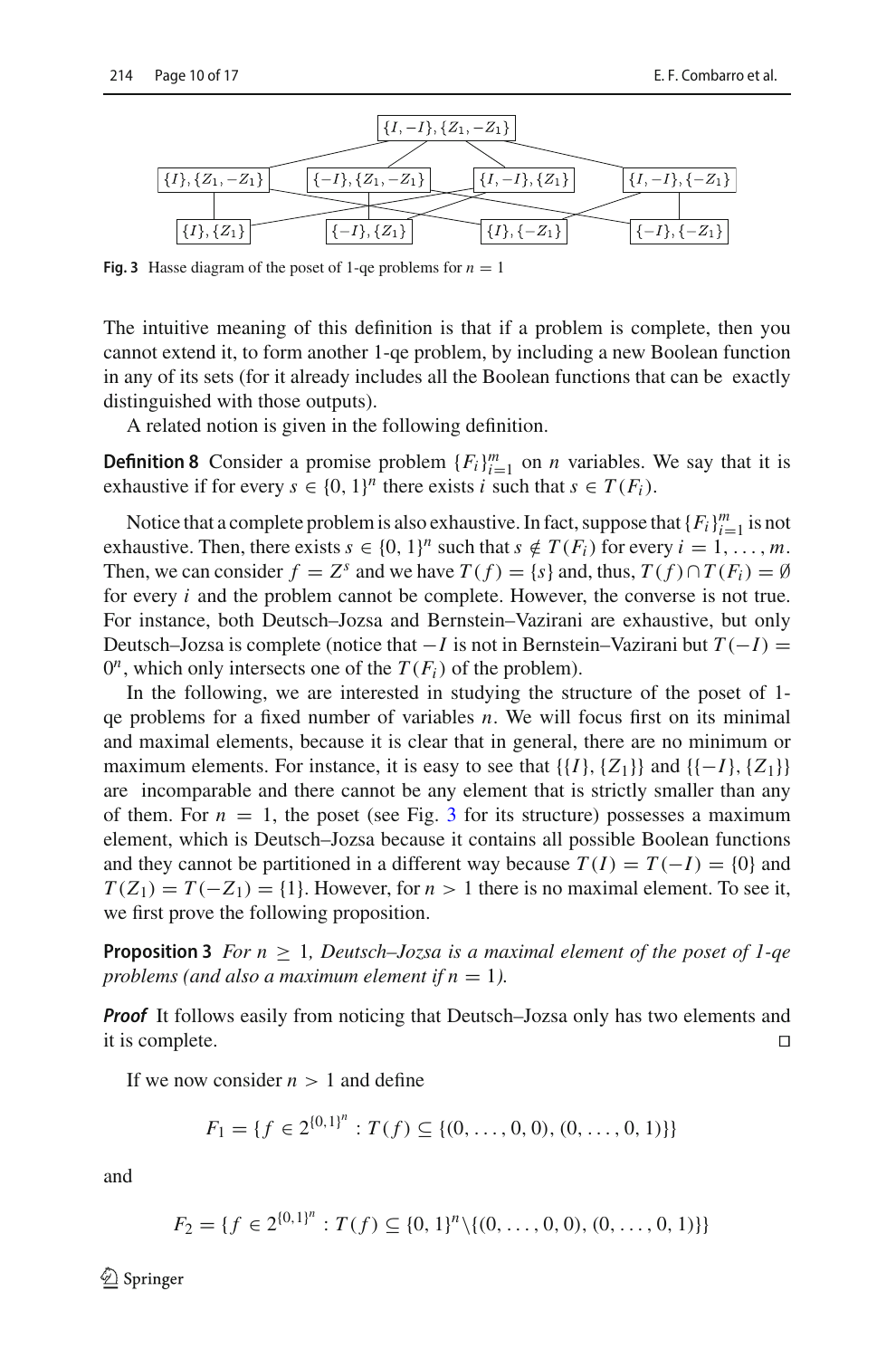then it is clear that  ${F_1, F_2}$  and Deutsch–Jozsa are incomparable and that  ${F_1, F_2}$ is also maximal (it is complete and has only two elements).

The number of maximal elements can be determined with the following proposition.

**Proposition 4** *The poset of 1-qe problems on n variables has*  $2^{2^n-1} - 1$  *maximal elements.*

*Proof* Clearly, any maximal problem must have exactly two sets of functions. (Otherwise, we can obtain join two of the sets to obtain a new problem which is above the original one.) For any  $\emptyset \subsetneq B \subsetneq \{0, 1\}^n$ , we can consider

$$
F_1 = \{ T(f) \subseteq B \}
$$

and

$$
F_2 = \{T(f) \subseteq \{0, 1\}^n \backslash B\}
$$

It is easy to see that  ${F_1, F_2}$  is maximal and that any maximal problem must be of this form. There are  $2^{2^n} - 2$  choices for *B*. However, choosing *B* and {0, 1}<sup>*n*</sup> \ *B* leads to the same problem. Thus, the total number of possibilities is  $2^{2^n-1}-1$ .

Notice, also, that every maximal element is necessarily complete and thus exhaustive.

Now, we turn our attention to minimal elements. It is easy to see that if  $f_1$  and  $f_2$ are Boolean functions such that  $T(f_1) \cap T(f_2) = \emptyset$  then  $\{\{f_1\}, \{f_2\}\}\$ is minimal in the poset of 1-qe problems. A situation a little bit more interesting appears when we restrict ourselves to exhaustive problems. This is addressed in the next proposition.

**Proposition 5** *There are at least*  $2^{2^n}$  *minimal elements in the poset of 1-qe exhaustive problems on n variables and Bernstein–Vazirani is one of them.*

*Proof* For  $s \in \{0, 1\}^n$ , we define  $F_s$  as either  $\{Z^s\}$  or  $\{-Z^s\}$ . It is clear that, then,  $\{F_s\}$ is exhaustive and that there is no other exhaustive problem *G* such that  $G < \{F_s\}$ . The number of such problems is exactly  $2^{2^n}$  and when choose  $F_s = \{Z^s\}$  for all *s* we obtain the Bernstein–Vazirani problem.

We now consider two natural transformations of 1-qe problems that, in fact, induce automorphisms of the poset (that is, bijective transformations that preserve the order of the elements). We start with the simplest one, which simply takes each function *f* in a problem to its complement (i.e. the function that is 0 when *f* is 1 and 1 when *f* is 0).

**Theorem 2** *Consider the transformation*  $\mathcal{I}$  *that takes*  $\{F_i\}_{i=1}^m$  *to*  $\{F'_i\}_{i=1}^m$  *given by* 

$$
F_i' = \{ f \oplus 1 : f \in F_i \}
$$

*Then, I is an automorphism of the poset of 1-qe problems and Deutsch–Jozsa is one of its fixed points.*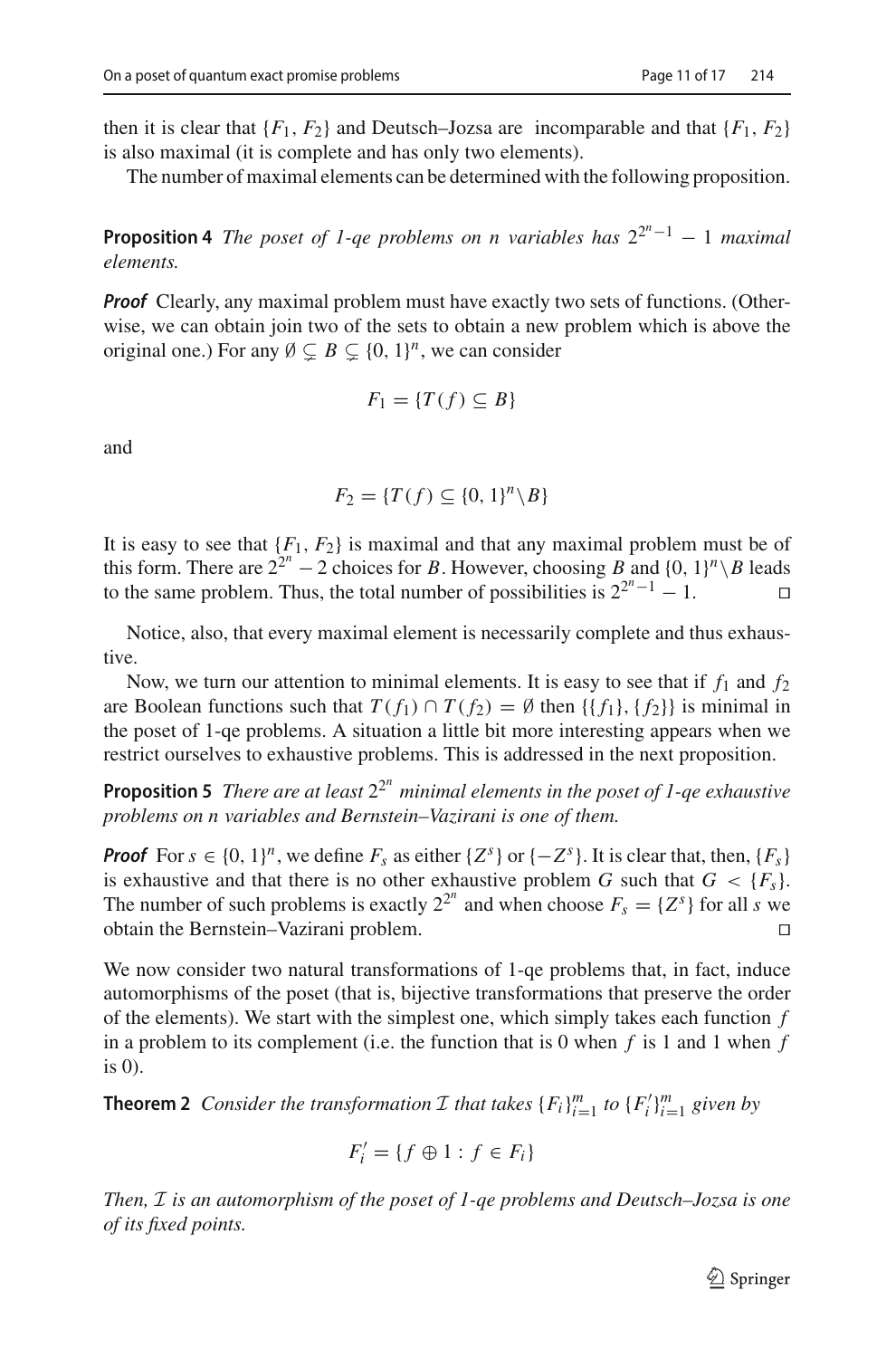*Proof* Notice that if the oracle associated with  $f$  is  $O_f$ , then the oracle associated with  $f \oplus 1$  is  $-O_f$ . As a consequence,  $\{F_i'\}_{i=1}^m$  is a 1-qe problem and if  $F \leq G$ , then  $\mathcal{I}(F) \leq \mathcal{I}(G)$ . Also, *I* is bijective because it is its own inverse, so it is an automorphism. Finally, it is clear that  $I$  takes Deutsch-Jozsa to itself, because the complement of a balanced function is balanced and the complement of the constantly 0 function is the constantly 1 function.

The other transformation of 1-qe problems depends on the choice of a string  $s \in$  ${0, 1}<sup>n</sup>$  and it is given in the following theorem.

**Theorem 3** *Given*  $s \in \{0, 1\}^n$ , *consider the transformation*  $\mathcal{L}_s$  *that takes*  $\{F_i\}_{i=1}^m$  *to*  ${F'_i}_{i=1}^m$  *given by* 

$$
F_i' = \{ f \oplus l_s : f \in F_i \}
$$

*where*  $l_s$  *is the linear form*  $l_s(x) = x \cdot s \mod 2$ *. Then,*  $\mathcal{L}_s$  *is an automorphism of the poset of 1-qe problems and Bernstein–Vazirani is one of its fixed points.*

*Proof* The proof is similar to the one of the previous theorem. We only need to note that if the oracle associated with *f* is  $O_f$ , then the oracle associated with  $f \oplus l_s$  is  $O_f Z^s$ . From this, it follows easily that  ${F'_i}_{i=1}^m$  is 1-qe and that  $\mathcal{L}_s$  preserves the order. Moreover,  $\mathcal{L}_s$  is its own inverse and, hence, an automorphism. Since the xor of linear Boolean functions is, again, a Boolean linear function, it also follows that *L<sup>s</sup>* fixes the Bernstein–Vazirani problem.

It is interesting to note that if we apply  $\mathcal{L}_s$  to the Deutsch–Jozsa problem, then we recover the generalised Deutsch–Jozsa problems introduced in Section 4 of [\[3\]](#page-15-9).

Another property of these automorphisms is that they preserve the properties of being exhaustive and complete.

**Proposition 6** If F is a 1-qe complete (resp. exhaustive) problem, then  $\mathcal{L}_s(F)$ , for all  $s \in \{0, 1\}^n$  *and*  $\mathcal{I}(F)$  *are complete (resp. exhaustive).* 

*Proof* Suppose that  $F = \{F_i\}_{i=1}^m$  is complete. Consider  $\mathcal{I}(F) = \{F_i'\}_{i=1}^m$ . Then,  $\mathcal{I}(F) = \mathcal{I}(F)$  $T(F_i') = T(F_i)$  and, hence,  $\mathcal{I}(F)$  is also complete. The same argument shows that if *f* is exhaustive, then  $\mathcal{I}(F)$  is exhaustive.

Now, fix  $s \in \{0, 1\}^n$  and consider  $\mathcal{L}_s(F) = \{F_i^{\prime\prime}\}_{i=1}^m$ . It is easy to see that  $T(F_i^{\prime\prime}) = F_i$ *T*(*F<sub>i</sub>*) ⊕ *s*, from which, again, it follows that  $\mathcal{L}_s(F)$  is complete if *F* is complete and exhaustive if *F* is exhaustive exhaustive if *F* is exhaustive.

To complete this section, we are now going to prove that the poset of 1-qe problems is connected.

**Theorem 4** *For each fixed n, the poset of 1-qe problems on n variables is connected.*

**Proof** It is enough to prove that, given  $F = \{F_i\}_{i=1}^m$ , it is connected to Bernstein– Vazirani. Define *G* by

$$
G_i = \{ f \in 2^{\{0,1\}^n} : T(f) \subseteq T(F_i) \}
$$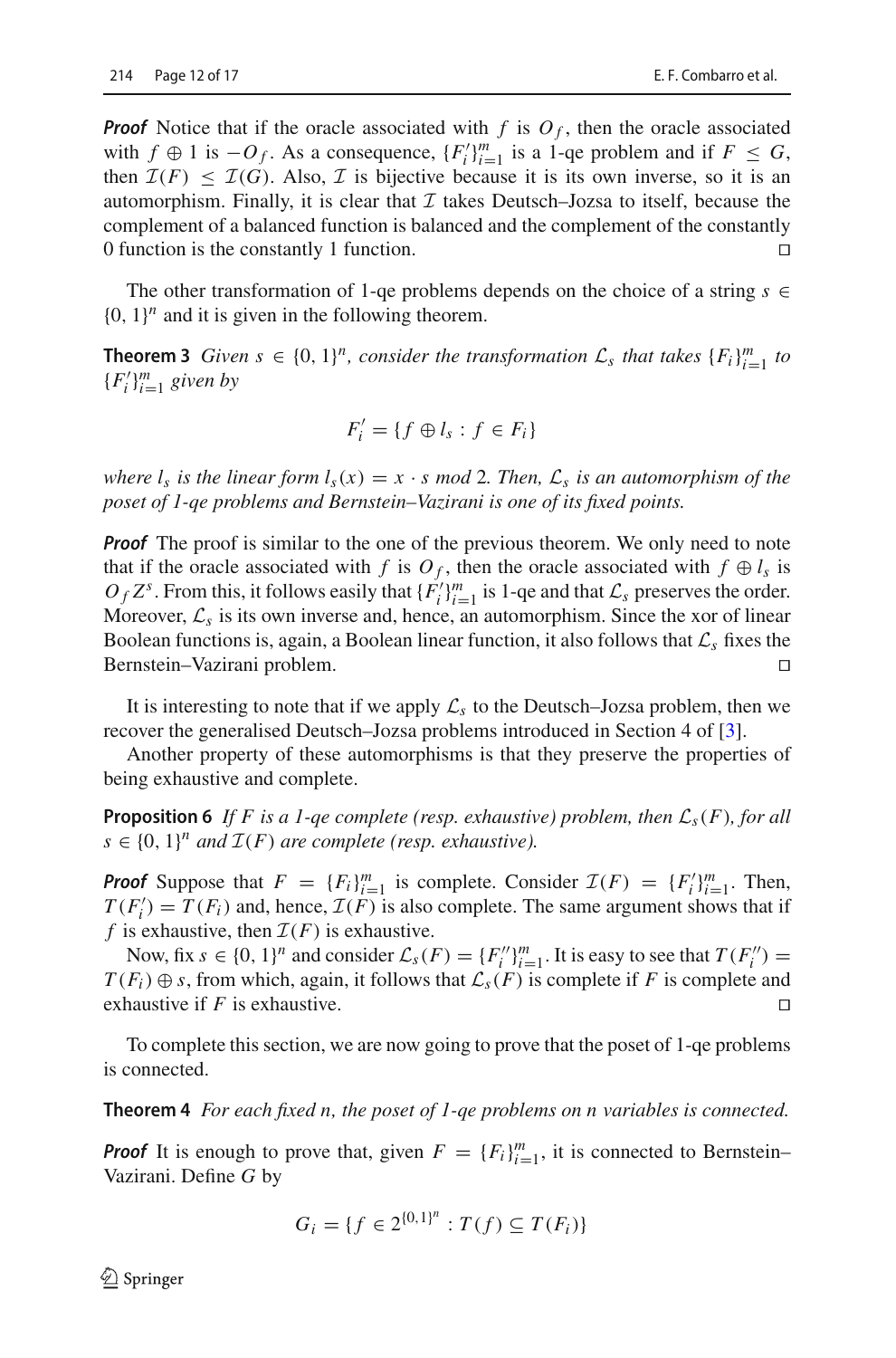for  $i = 1, \ldots, m - 1$  and

 $G_m = \{ f \in 2^{\{0,1\}^n} : T(f) \subseteq \{0,1\}^m \setminus \cup_{i=1}^{m-1} T(F_i) \}.$ 

Clearly,  $F \leq G$  and G is complete and, thus, exhaustive. Then, in particular, every  $Z^i$  is in some set of *G* and, thus, Bernstein–Vazirani is below *G* and, consequently, connected to *F*.

#### <span id="page-12-0"></span>**4 Complexity with classical deterministic algorithms**

<span id="page-12-1"></span>This section shows that the classical query complexity of the 1-qe problems we have been studying can have a wide range of values. In fact, in the two theorems of this section we give constructions to obtain 1-qe problems with particular classical query complexities.

**Theorem 5** *Fix n* ≥ 1 *and consider k such that*  $1 ≤ k ≤ 2<sup>n-1</sup> + 1$ *. Then, there exists a 1-qe problem that, with a deterministic classical algorithm, requires exactly k queries to be solved.*

*Proof* Consider *A* a set of exactly *k* binary strings of length *n*. Consider, also, *B* the set of Boolean functions *f* such that *f* is balanced and there exists  $s \in A$  such that  $f(s) = 1$ .

Clearly,  $\{\{I\}, B\}$  is a 1-qe problem, because if  $f \in B$ , then f is balanced and thus the probability of obtaining 0 when using the circuit of Fig. [2](#page-3-1) is 0, while for *I* that probability is 1.

Obviously, the problem can be solved with  $k$  classical queries because, given  $f$ , it is enough to check  $f(s)$  for every  $s \in A$ . If  $f(s) = 1$  for some *s*, then  $f \in B$ . Otherwise,  $f = I$  (remember that we are using phase oracles and, hence, *I* is the Boolean function that is identically 0).

However,  $k - 1$  classical queries are not sufficient to solve the problem. In fact, for any set *C* of  $k - 1$  strings there exists  $f \in B$  such that  $f(s) = 0$  for every  $s \in C$ . To see this, notice that  $k - 1 < 2^{n-1}$  and then we can define *f* such that

- 1.  $f(s) = 0$  for every  $s \in C$
- 2.  $f(s) = 1$  for every  $s \in A \backslash C$
- 3. *f* is balanced

In order to prove this, we need to consider two possible cases. If  $A \cap C = \emptyset$  then necessarily  $k - 1 \leq 2^{n-1} - 1$ , because if we had  $k - 1 = 2^{n-1}$  then we would have  $|C| = 2^{n-1}$  and  $|A| = 2^{n-1} + 1$  and then these two sets would not be disjoint. Then, *f* is 0 on  $k - 1$  strings, 1 on  $k$  strings and since  $k + (k - 1) = 2k - 1 \le 2^n - 1$  we have enough "unset" strings to make *f* balanced.

On the other hand, if  $A \cap C \neq \emptyset$  then  $|C| = k - 1 \leq 2^{n-1}$  and  $|A \setminus C| \leq k - 1 \leq 2^{n-1}$ so, again, we have enough free strings to make *f* balanced.

The construction used in the proof of the previous theorem can be extended to obtain uniform families of 1-qe problems with given classical query complexities, as the following corollary shows.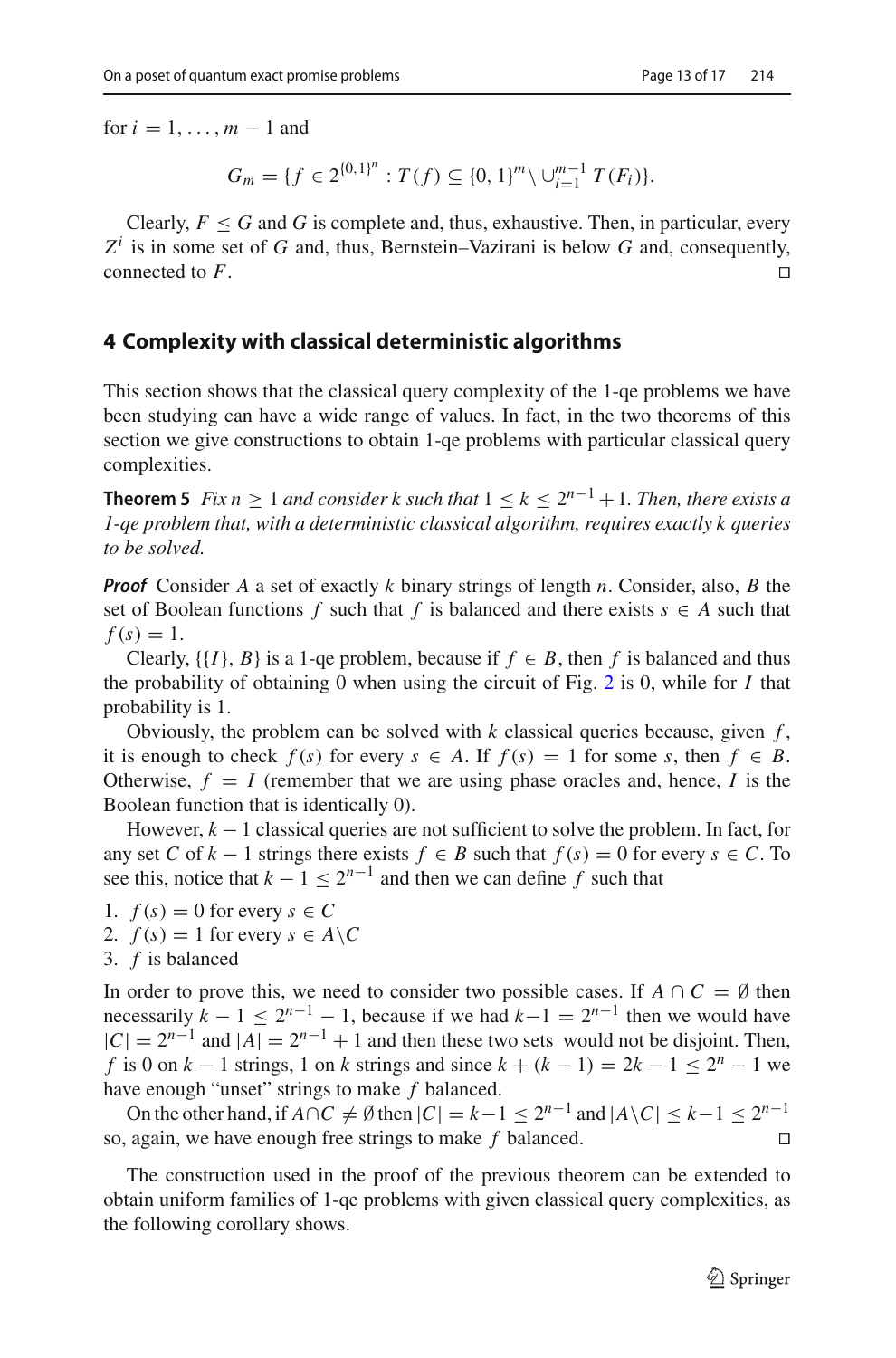

<span id="page-13-1"></span>**Fig. 4** Original circuits with phase oracles

**Corollary 1** *If g* :  $\mathbb{N} \to \mathbb{N}$  *is a computable function such that*  $1 \leq g(n) \leq 2^{n-1} + 1$  *for each n, then there exists a uniform family of 1-qe problems Fn such that the classical guery complexity of*  $F_n$  *is exactly g(n)*.

*Proof* We can simply use the construction in the proof of Theorem [5](#page-12-1) with  $A = A_n$ {The first g(n) strings in  $\{0, 1\}^n$ } to construct  $F_n$ . Then, the classical query complexity of  $F_n$  is exactly  $g(n)$ .

#### <span id="page-13-0"></span>**5 Experiments on quantum hardware**

In this section, we present some experiments that we have conducted on actual quantum computers with the type of problems that we have introduced in this paper. Although, as we have shown, 1-qe problems can be solved exactly with just one quantum query, this presupposes the existence of fault-tolerant quantum computers, while the devices that are available today are still subject to noise and gate and readout errors.

To test the possibility of solving 1-qe problems on current quantum computers, we have designed phase oracles for the four Boolean functions involved in the 1-qe problems of Fig. [3](#page-9-0) and implemented them on one of the quantum devices accessible through IBM Quantum [\[12](#page-15-10)]. Namely, we have used *ibmq\_armonk*, an IBM Quantum Canary Processor of one qubit. The implementations of these phase oracles were then integrated in the circuit of Fig. [2](#page-3-1) to obtain the circuits shown in Fig. [4.](#page-13-1) We have included barriers on both sides of the oracle to prevent cancellation or simplifications of the Hadamard gates with the gates of the oracle (which must be treated as a black box). This leads to the transpiled circuits shown in Fig. [5,](#page-14-1) which are the ones actually executed on the quantum computer.

Notice that the IBM Quantum transpiler detects the presence of a physically irrelevant global phase in the circuits for  $-I$  and  $-Z$  and generates exactly the same transpiled circuits for *I* and  $-I$  and for *Z* and  $-Z$ . For this reason, we only need to actually run the circuits of Fig. [5a](#page-14-1), b. We executed these two circuits on both the simulator and on the *ibmq\_armonk* quantum processor, where we run each circuit 75 times with 8192 shots (or samples) each time. These are the maximum numbers allowed at IBM Quantum. The simulator always obtained the correct results, as expected from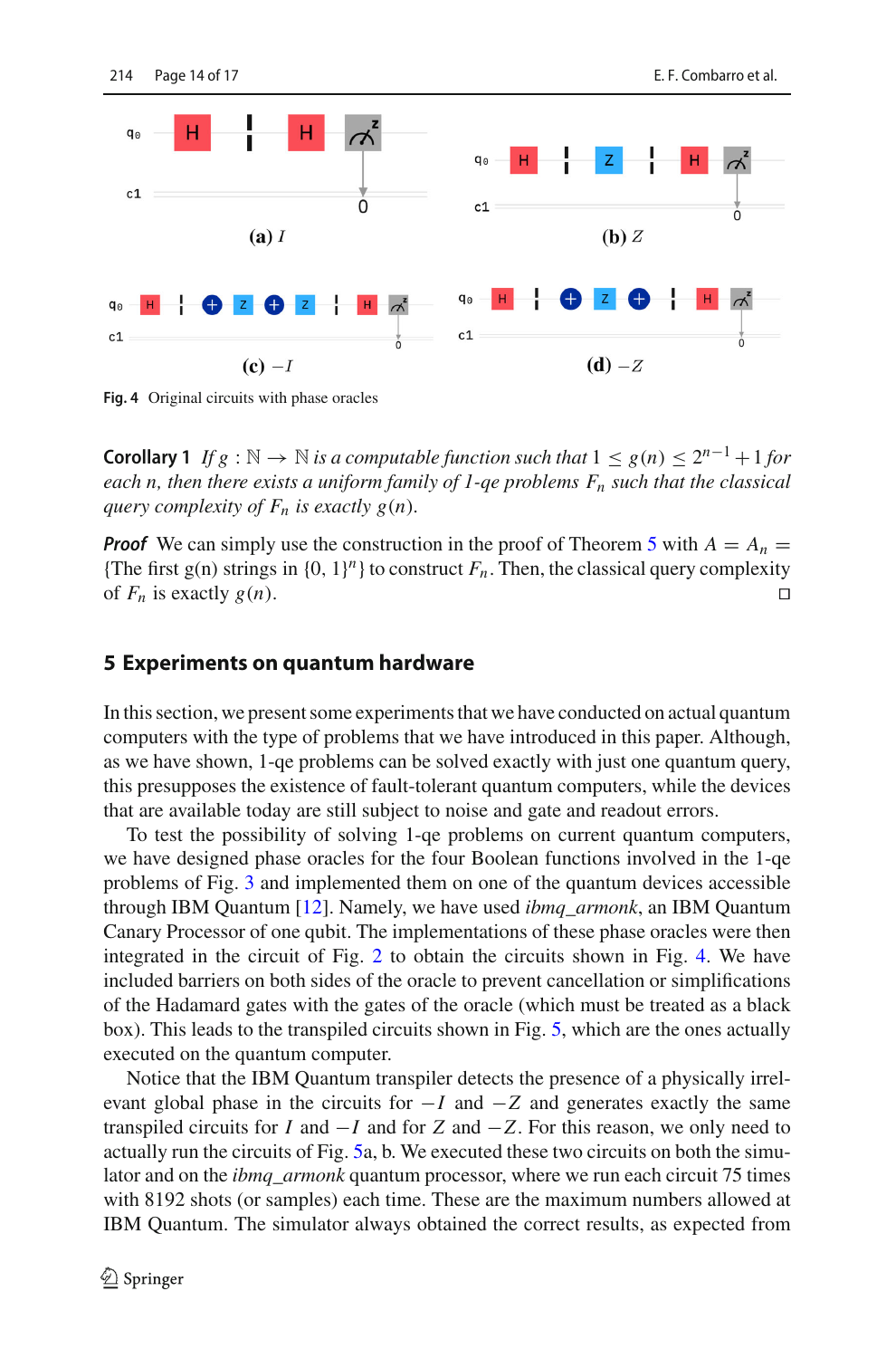

<span id="page-14-1"></span>**Fig. 5** Transpiled circuits with phase oracles

<span id="page-14-2"></span>

| <b>Table 1</b> Results on the actual<br>quantum computer | Circuit           | Probability of 0                           | Probability of 1                          |  |
|----------------------------------------------------------|-------------------|--------------------------------------------|-------------------------------------------|--|
|                                                          | $I/- I$<br>$Z/-Z$ | $0.9345 \pm 0.0029$<br>$0.0945 \pm 0.0030$ | $0.0655 \pm 0.0029$<br>$0.9054 \pm 0.030$ |  |

our mathematical proofs. The average and standard deviations of the results on the actual quantum computer are shown in Table [1.](#page-14-2)

The average probability of success for solving any of the 1-qe problems of Fig. [3](#page-9-0) would, then, be the average of the probability of measuring 0 with either *I* or −*I* and of the probability of measuring 1 with either *Z* or −*Z*, giving a final result of 0.91995. This is strictly less than the probability 1 predicted by our mathematical results (and obtained with the simulator) and can be explained by the gate and readout errors and the noise present in actual quantum hardware. Moreover, the values obtained here are consistent with the ones reported in [\[2\]](#page-15-11) for similarly simple circuits executed on the same quantum processor. In fact, in that work, it was also observed that a readout error of obtaining 0 when the correct value was 1 is usually higher than a readout error of obtaining 1 when 0 is the correct value.

### <span id="page-14-0"></span>**6 Conclusions and future work**

In this paper, we have introduced a generalisation of promise problems such as Deutsch–Jozsa or Bernstein–Vazirani and we have shown that all of them can be solved with just one oracle query in the quantum circuit model. We have also studied necessary and sufficient conditions for Boolean functions on *n* variables to be part of such promise problems.

Then, we have defined a natural order relationship among these problems and we have proved that the Deutsch–Jozsa and Bernstein–Vazirani problems are, under some conditions, maximal and minimal elements in the poset of these promise problems. We have also studied some of the automorphisms of the poset and shown that it is always connected.

Finally, we have proved that, although in the quantum setting one oracle query is enough to solve these promise problems, if we only use classical resources then the query complexity can vary from 1 to  $2^{n-1} + 1$ , taking all the values in between, and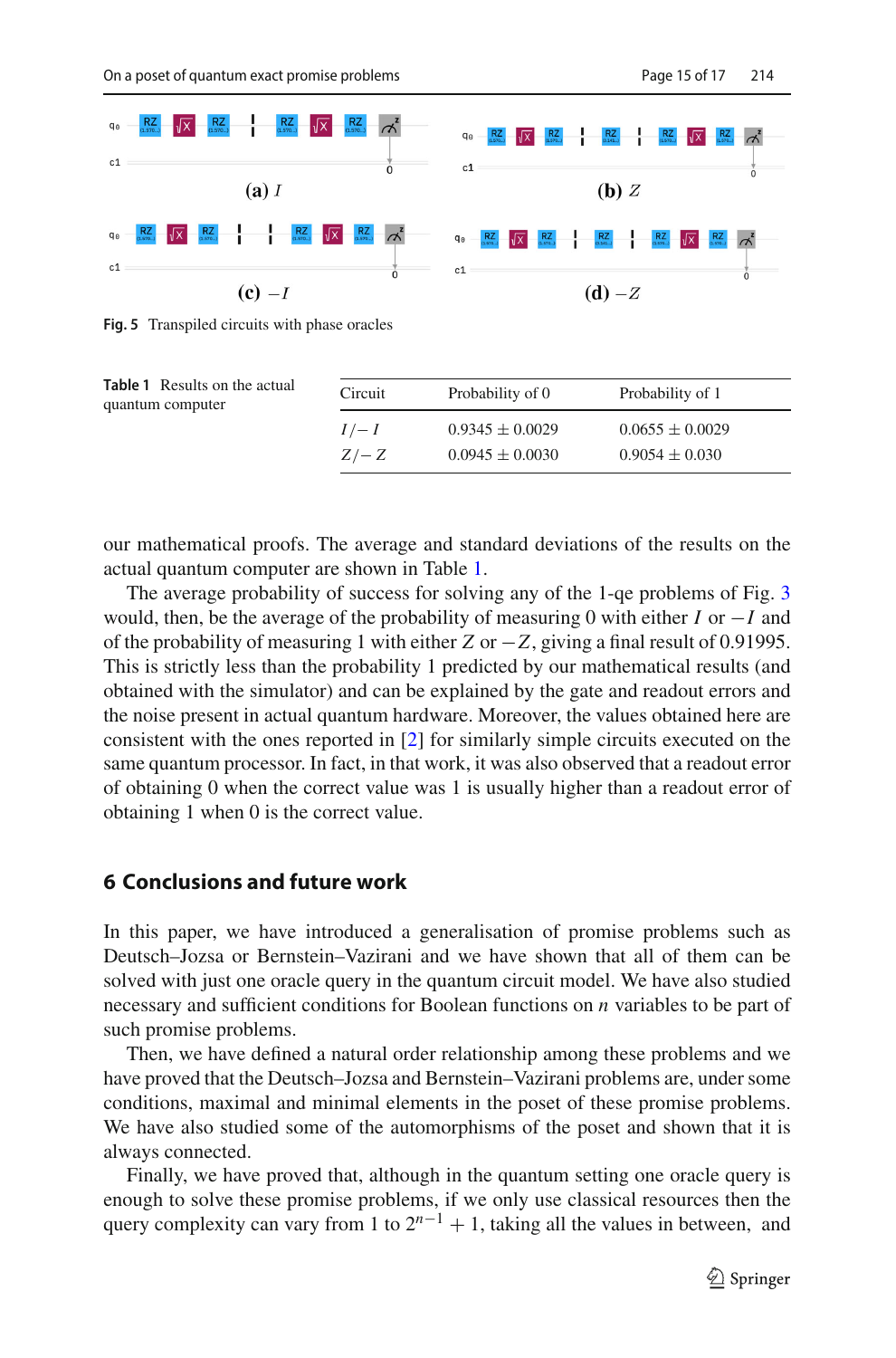we have also presented numerical results of the execution of some 1-qe problems on actual quantum hardware.

There are some open questions that we would like to explore in future works. An interesting problem is to give a more explicit characterisation of the Boolean functions that can take part in 1-qe problems. Also, we are interested in determining all the automorphisms of the poset of such problems. Finally, we would like to extend the study done in this paper to other quantum schemes (with different quantum circuits) that also allow to solve some promise problems with a small number of oracle queries.

**Acknowledgements** This work was supported in part by the Ministry of Economy, Industry and Competitiveness from Spain/FEDER under Grants TIN2017-87600-P, Grant MTM-2017- 83506-C2-2-P, by the Regional Ministry of the Principality of Asturias under Grants FC-GRUPIN-IDI/2018/000226 and Grant FC-GRUPIN- IDI/2018/000193, and by Campus de Excelencia Internacional of the University of Oviedo in collaboration with Banco de Santander, as part of the "ayudas económicas de movilidad de excelencia para docentes e investigadores de la Universidad de Oviedo". MINECO (Grant No. MINECO-16-TEC2015- 67387-C4-3-R), MICINN (Grant No. RTI2018-098085-B-C44).

**Open Access** This article is licensed under a Creative Commons Attribution 4.0 International License, which permits use, sharing, adaptation, distribution and reproduction in any medium or format, as long as you give appropriate credit to the original author(s) and the source, provide a link to the Creative Commons licence, and indicate if changes were made. The images or other third party material in this article are included in the article's Creative Commons licence, unless indicated otherwise in a credit line to the material. If material is not included in the article's Creative Commons licence and your intended use is not permitted by statutory regulation or exceeds the permitted use, you will need to obtain permission directly from the copyright holder. To view a copy of this licence, visit [http://creativecommons.org/licenses/by/4.0/.](http://creativecommons.org/licenses/by/4.0/)

# **References**

- <span id="page-15-3"></span>1. Bernstein, E., Vazirani, U.: Quantum complexity theory. SIAM J. Comput. **26**(5), 1411–1473 (1997). <https://doi.org/10.1137/S0097539796300921>
- <span id="page-15-11"></span>2. Combarro, E.F., Carminati, F., Vallecorsa, S., Ranilla, J., Rúa, I.F.: On protocols for increasing the uniformity of random bits generated with noisy quantum computers. J. Supercomput. (2021) **in press**
- <span id="page-15-9"></span>3. Combarro, E.F., Piñera Nicolás, A., Ranilla, J., Rúa, I.F.: An explanation of the Bernstein–Vazirani and Deustch–Josza algorithms with the quantum stabilizer formalism. Comput. Math. Methods e1120 (2020)
- <span id="page-15-6"></span>4. Combarro, E.F., Ranilla, J., Rúa, I.F.: A quantum algorithm for the commutativity of finite dimensional algebras. IEEE Access **7**, 45554–45562 (2019)
- <span id="page-15-7"></span>5. Combarro, E.F., Ranilla, J., Rúa, I.F.: Quantum walks for the determination of commutativity of finite dimensional algebras. J. Comput. Appl. Math. **354**, 496–506 (2019)
- <span id="page-15-5"></span>6. Combarro, E.F., Ranilla, J., Rúa, I.F.: Quantum abstract detecting systems. Quantum Inf. Process. **19**, 258 (2020)
- <span id="page-15-0"></span>7. Deutsch, D.: Quantum theory, the Church–Turing principle and the universal quantum computer. Proc. R. Soc. Lond. Ser. A **400**, 97–117 (1985)
- <span id="page-15-2"></span>8. Deutsch, D., Jozsa, R.: Rapid solution of problems by quantum computation. Proc. R. Soc. Lond. A Math. Phys. Eng. Sci. **439**(1907), 553–558 (1992)
- <span id="page-15-1"></span>9. Feynman, R.: Simulating physics with computers. Int. J. Theor. Phys. **21**(6), 467–488 (1982)
- <span id="page-15-8"></span>10. Figgatt, C., Maslov, D., Landsman, K.A., et al.: Complete 3-Qubit Grover search on a programmable quantum computer. Nat. Commun. **8**, 1918 (2017)
- <span id="page-15-4"></span>11. Grover, L.K.: A fast quantum mechanical algorithm for database search. In: Proceedings of the Twentyeighth Annual ACM Symposium on Theory of Computing, STOC '96, pp. 212–219. ACM, New York, NY, USA (1996)
- <span id="page-15-10"></span>12. IBM Quantum (2021). <https://quantum-computing.ibm.com/>